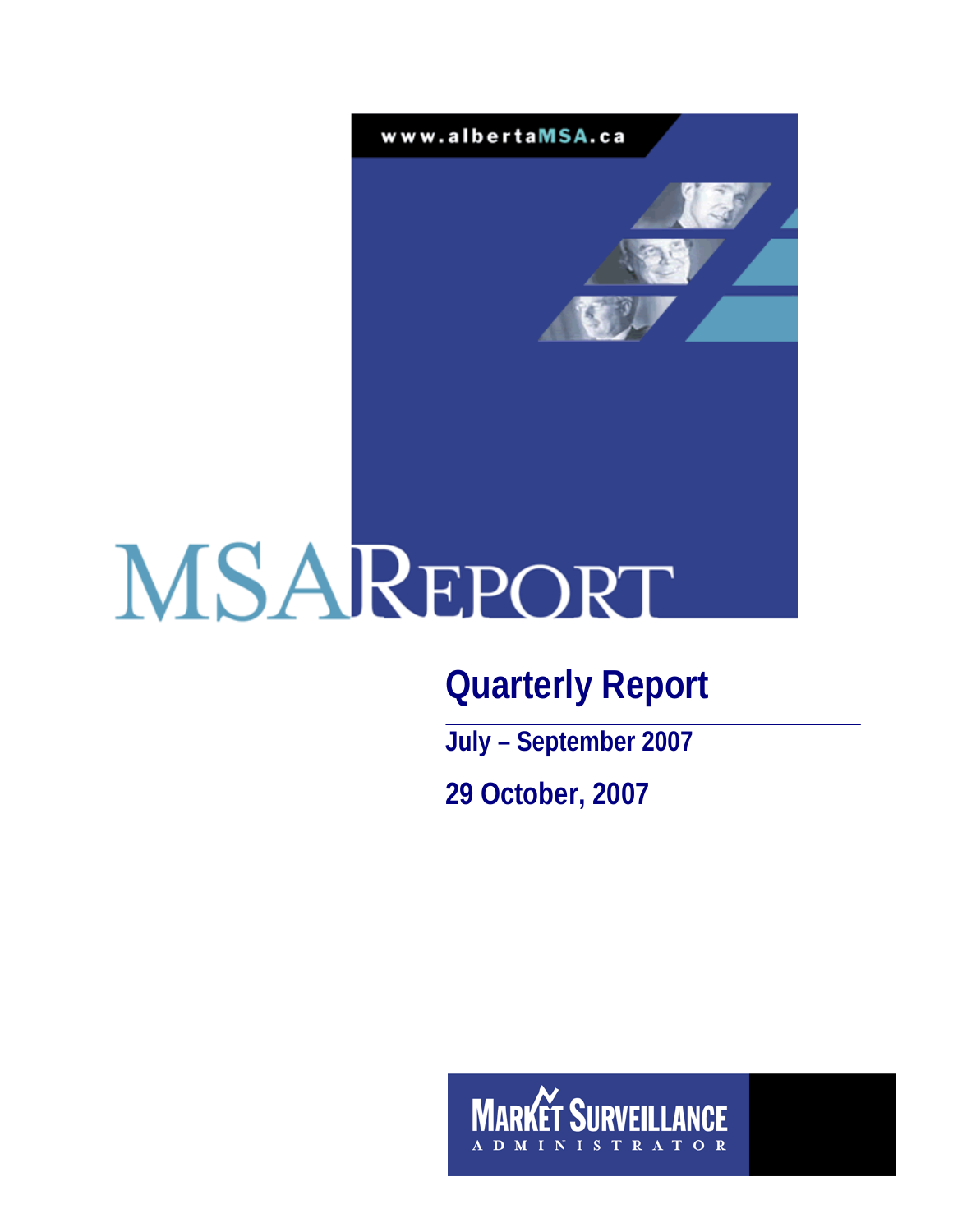# **TABLE OF CONTENTS**

# **PAGE**

| $1 \quad$ |     | FEATURED MARKET DEVELOPMENTS DURING Q3/07 1       |  |
|-----------|-----|---------------------------------------------------|--|
|           | 1.1 |                                                   |  |
|           | 1.2 |                                                   |  |
|           | 1.3 |                                                   |  |
|           | 1.4 |                                                   |  |
|           |     |                                                   |  |
|           |     |                                                   |  |
|           |     |                                                   |  |
|           |     | APPENDIX C - ANCILLARY SERVICES MARKET METRICS 17 |  |

# **LIST OF FIGURES**

| Figure 15 - Active Settlement Prices - All Markets (Watt-ex and OTC)17 |  |
|------------------------------------------------------------------------|--|
| Figure 16 - Standby Premiums - All Markets (Watt-ex and OTC)  18       |  |
| Figure 17 - Activation Prices - All Markets (Watt-ex and OTC)  18      |  |
|                                                                        |  |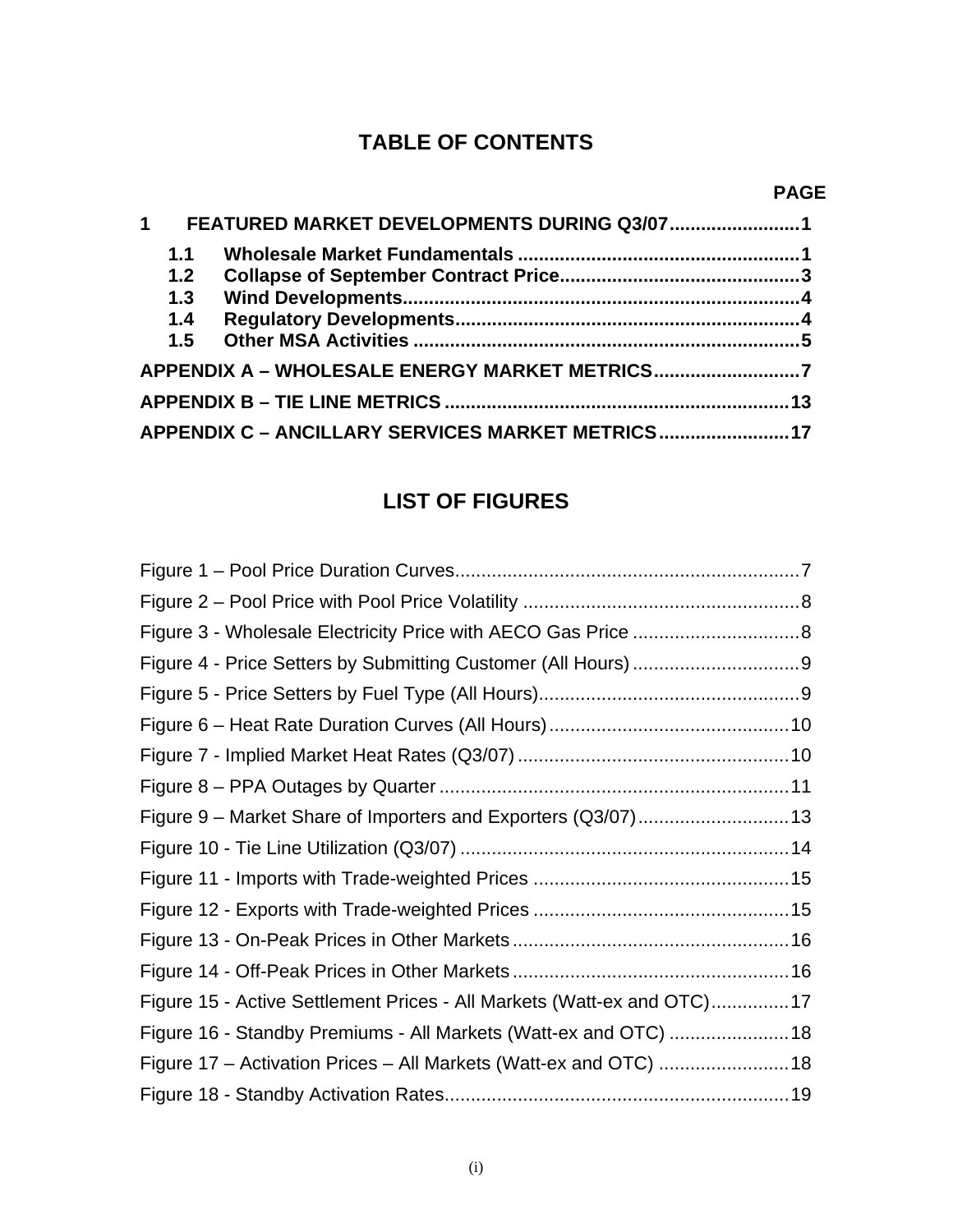| Figure 22 - Active Supplemental Reserve Settlement Price by Market21 |  |
|----------------------------------------------------------------------|--|
|                                                                      |  |
|                                                                      |  |
|                                                                      |  |

# **LIST OF TABLES**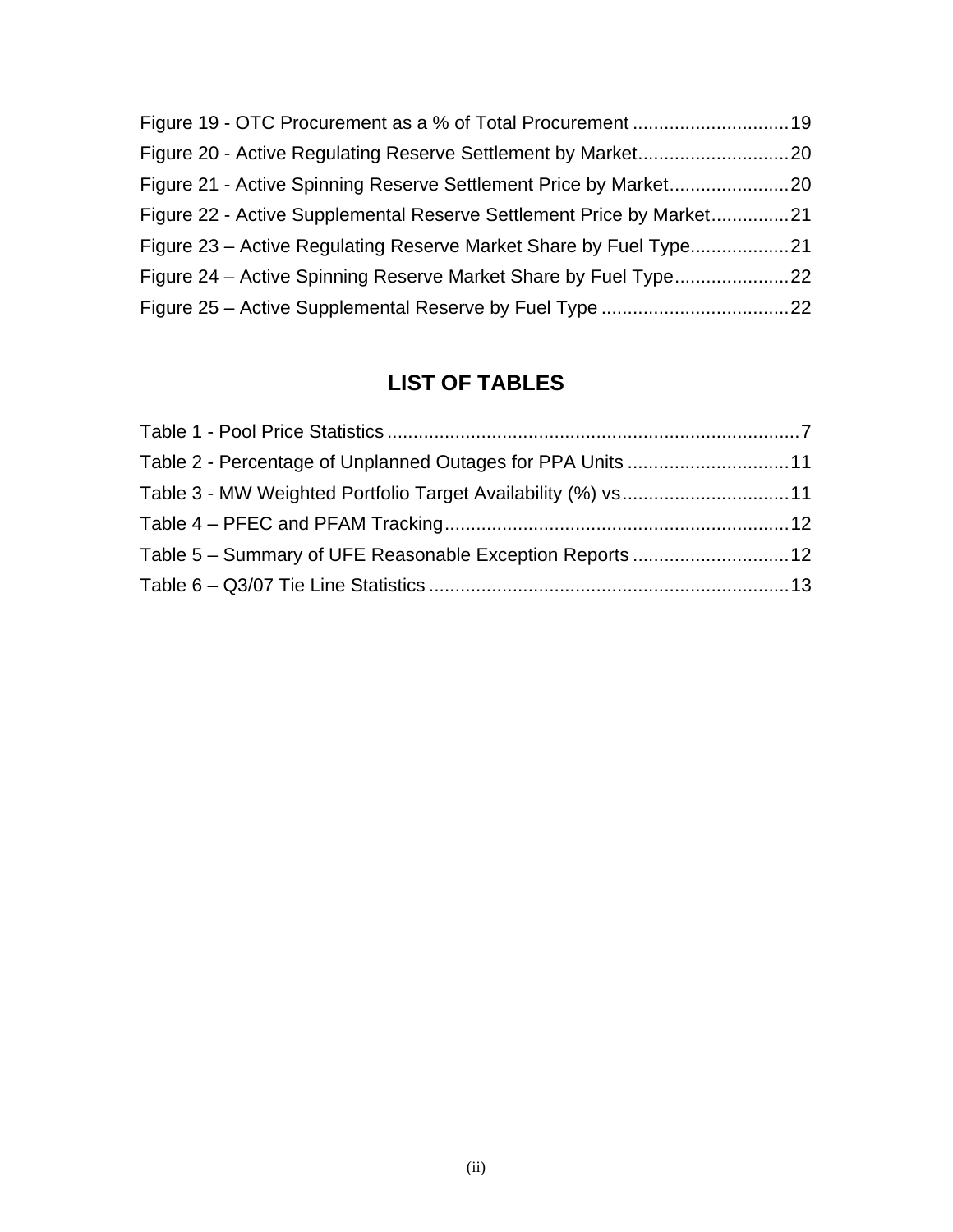#### **1 FEATURED MARKET DEVELOPMENTS DURING Q3/07**

#### **1.1 Wholesale Market Fundamentals**

Average wholesale electricity prices averaged \$92.47/MWh in Q3/07, up significantly from \$49.95/MWh last quarter but in line with market prices observed in the same quarter last year. As with the third quarter last year, market prices during the month of July drove Q3/07 prices higher overall. With sustained weakness in natural gas prices through the quarter, implied market heat rates reached historical highs. The table below indicates that the average implied market heat rate of 18.6 GJ/MWh ranks Q3/07 fourth highest among all quarters dating back to 1999. It can be seen that five of the ten highest quarters by heat rate shown below occur in the third quarter of the year. This can be attributed to historically diverging gas prices relative to electricity prices through the summer period when gas prices are often trending lower due to elevated gas storage levels while electricity prices tend to move higher due to the confluence of temperature related generation outages and derates and the summer peak system load.

| Quarter | <b>Average Implied Heat Rate</b><br>(GJ/MWh) |  |  |  |  |
|---------|----------------------------------------------|--|--|--|--|
| Q3/00   | 33.7                                         |  |  |  |  |
| Q4/00   | 29.0                                         |  |  |  |  |
| Q2/00   | 19.1                                         |  |  |  |  |
| Q3/07   | 18.6                                         |  |  |  |  |
| Q3/06   | 17.9                                         |  |  |  |  |
| Q1/00   | 17.8                                         |  |  |  |  |
| Q2/99   | 16.9                                         |  |  |  |  |
| Q3/01   | 16.1                                         |  |  |  |  |
| Q3/99   | 15.6                                         |  |  |  |  |
| Q2/01   | 15.4                                         |  |  |  |  |

|  | Ten Highest Average Quarterly Heat Rates (1999 – 2007) |
|--|--------------------------------------------------------|
|--|--------------------------------------------------------|

System tightness during Q3/07 was a factor with reduced coal generation availability, as shown in the coal generation duration curves below. Seasonally high temperatures often prevailing during the month of July<sup>1</sup>, tend to impact the supply side of the market by significant forced outages and derates among coal and

 1 Average max daily temperature (Calgary Int'l) for July 2007 was 26.4 C vs. the (1971-2000) historical average for July of 22.9 C.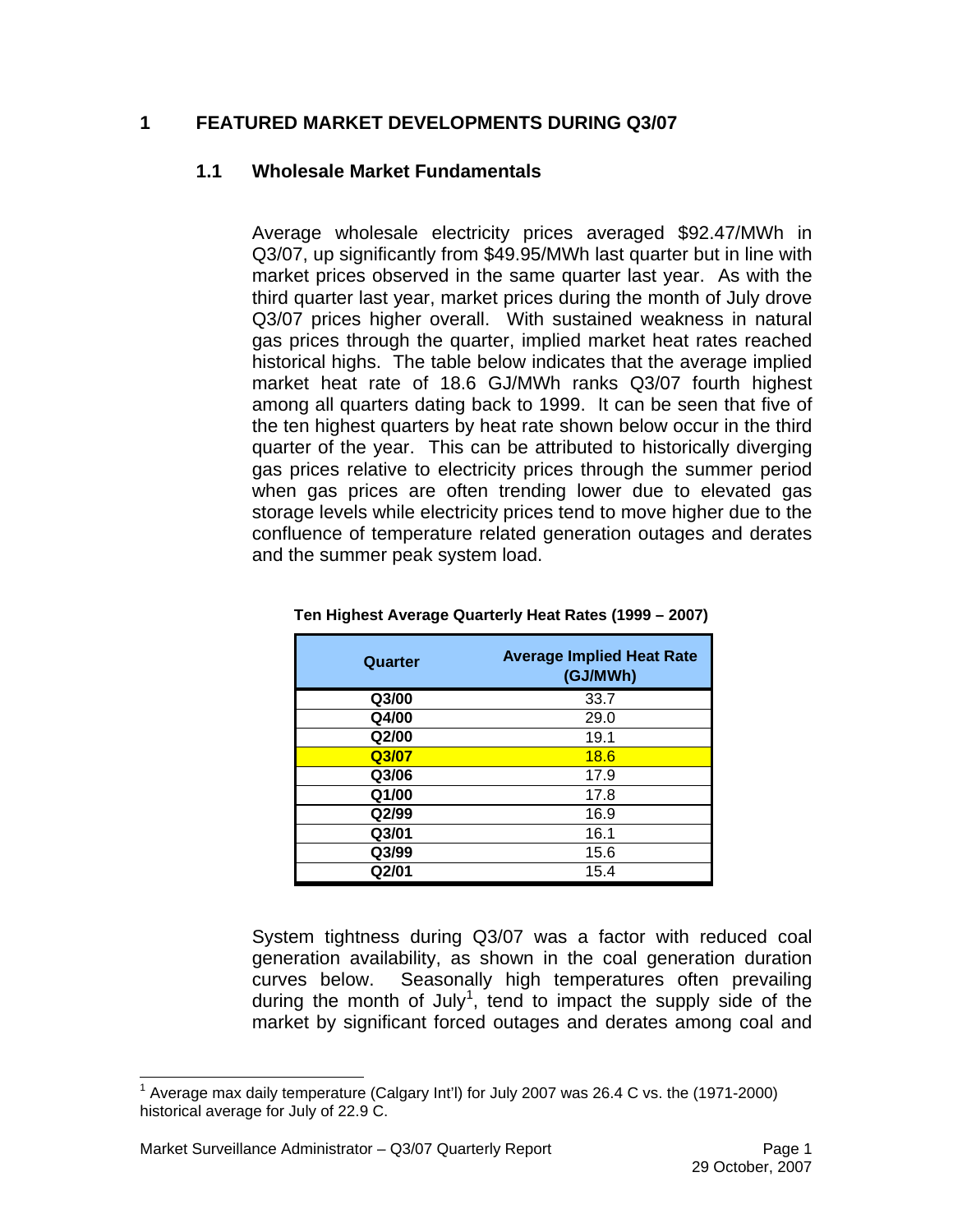gas units. These units are often unable to achieve adequate cooling on hot summer days in order to maintain full output capability.



**Coal Availability Duration Curves**

With tight supply conditions during July as a result of reduced thermal generation availability, wind generation was not observed to provide a meaningful supply buffer, although substantial energy imports responded via the B.C. and Saskatchewan tie lines. The following figure highlights the week ending July 21, 2007 when Pool prices reached the price cap for several hours on consecutive days early in the week while on-peak wind generation was mostly absent. The figure also demonstrates that later in the week, significant wind generation was observed on the Thursday when system demand set a new summer peak of 9321 MW however, the combined effect of approximately 400 MW of on-peak wind generation and significant import volumes resulted in Pool price remaining below \$200.00 on the day.

On the demand side, summer peak demand increased 355 MW as compared to July last year for a 3.6% growth rate in peak demand.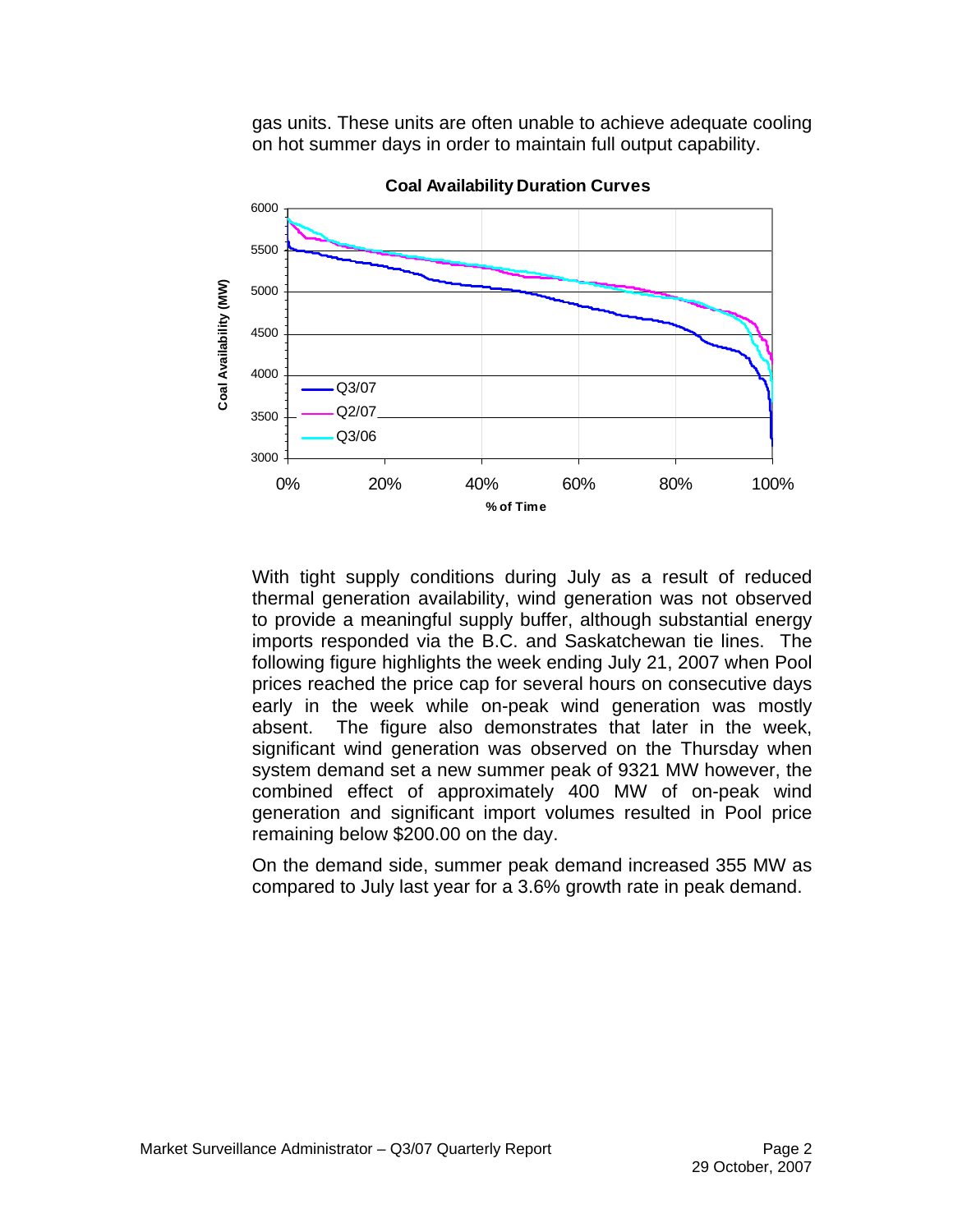

#### **1.2 Collapse of September Contract Price**

During August 2007, the forward month (September) Alberta electricity contract experienced a steep decline in price. The contract in early August, traded near \$120/MWh but by month-end, had plummeted almost \$40/MWh. As a result, of this unusually large change, the MSA conducted a detailed analysis of market fundamentals during the month of August to assess whether the collapse in the September contract could reasonably be attributed to fundamental reasons. The analysis indicated that the initial decline in the September contract could be attributed to much lower August settled prices vs. July and continued weakness in gas prices. The major portion of the price collapse was driven by the cancellation of the planned South KEG conversion project (and associated unit derates and outages) that changed the market view of supply adequacy during September. A discussion of the findings on this event can be reviewed on the MSA website at: www.albertamsa.ca.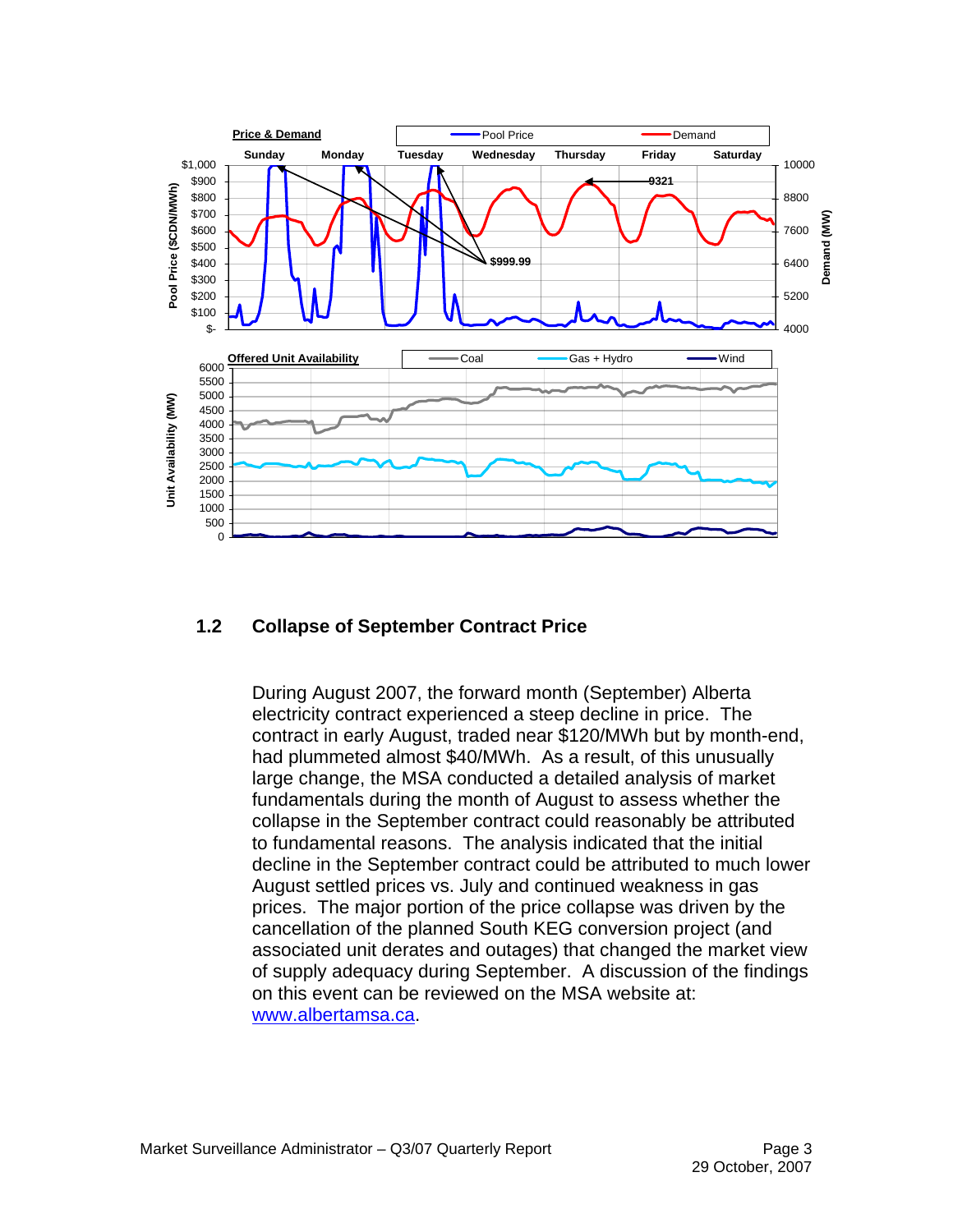# **1.3 Wind Developments**

An analysis was conducted by the MSA on how increased wind generation may influence the attractiveness of various energy sources going forward.

Looking at data from July 2006 – July 2007, the analysis examined the residual system demand after subtracting wind generation in all hours and found that because of the lack of correlation between system demand and generation from wind, a steeper residual demand function may result – meaning that wind generation may not provide "portfolio" benefits to the system in terms of a smoother residual demand function. With greater geographic diversity in the installed base of wind generation, greater smoothing benefits would be expected.

The MSA analysis assumed only the existing diversity in wind generation and scaled up actual production for each hour to reflect the generation from new wind stations. The results suggested that a growing wind component in the Alberta's electric system is expected to create an enhanced opportunity for the development of peaking generation in the Alberta market – at the relative expense of base load generation. A presentation on this topic was given at the MSA fall stakeholder meetings. The presentation can be viewed at www.albertamsa.ca.

In late September, the AESO removed the 900 MW cap on wind generation in Alberta. Several thousand megawatts of capacity are currently under consideration. It is expected that some of these projects will not come to fruition but nonetheless, capacity additions over the next several years will be dominated by wind.

## **1.4 Regulatory Developments**

In late September 2007 the EUB announced the hearing schedule for applications relating to the proposed Montana Alberta Tie Ltd. (MATL) merchant transmission line between Alberta and Montana. There are two applications involved, one by MATL for a 240 kV line and related substation between Lethbridge and the Alberta/USA border and one relating to the connection of the MATL facilities to the AESO run system. The hearings commenced October 16, 2007.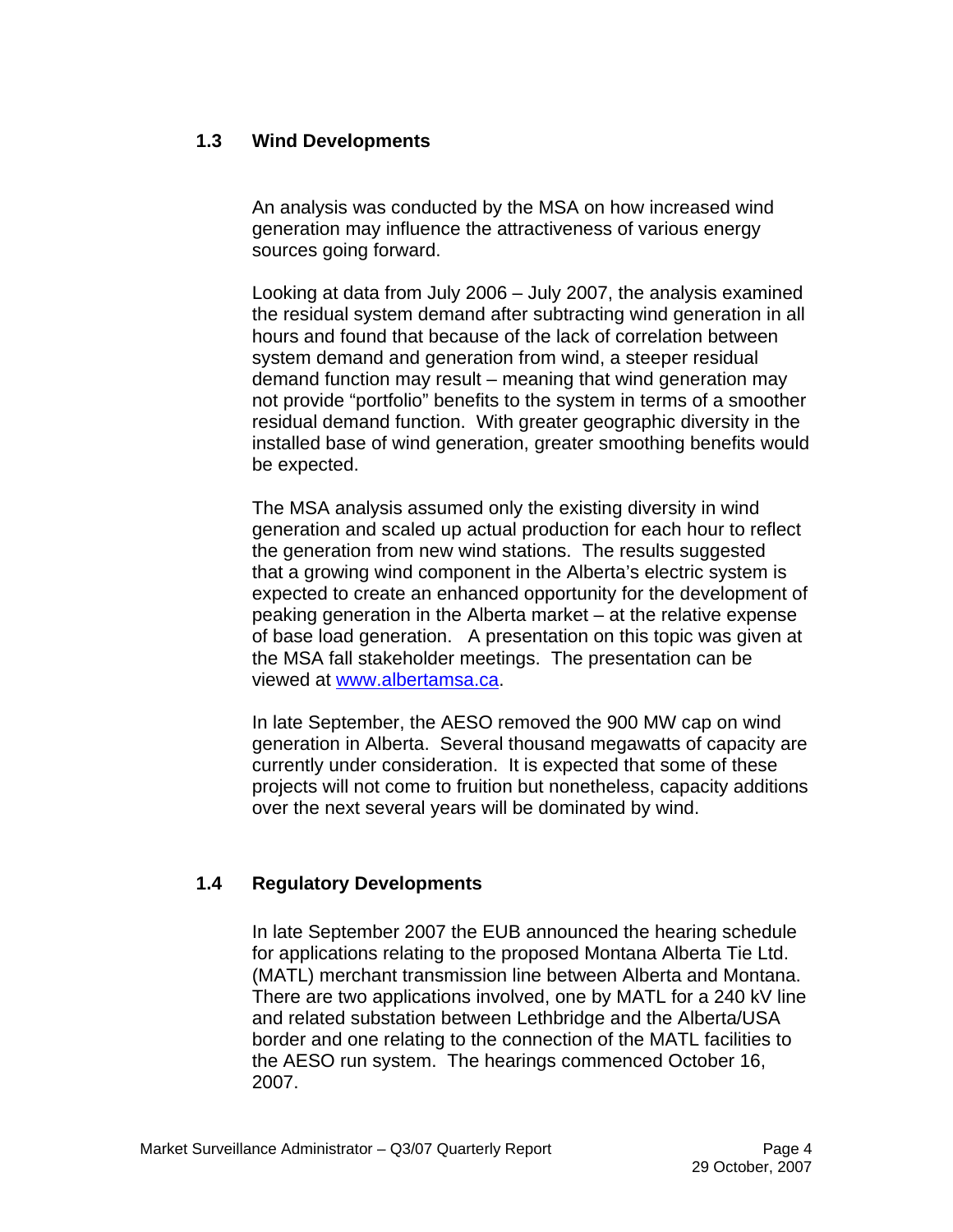Also in late September 2007, the EUB cancelled ongoing proceedings and closed the application for construction and operation of the proposed 500 kV transmission line between Edmonton and Calgary. The EUB also indicated its intention to set aside previous decisions approving the need for the transmission line. Regulatory hearings and public proceedings had been in progress regarding the project for nearly two years. According to the EUB, public confidence in the process was called into question as a result of certain board actions in the course of the hearing process. As a result of the closing of the application, the process for determination of need for the project must be re-initiated. Upon the re-filing of a new application, a new public hearing would be held by a new independent panel which will consider the question of whether a new transmission line is needed and in the public interest.

Delays to transmission development have uncertain impact on market prices. To the extent that the dispatch of resources is constrained, there may be additional need for transmission-mustrun services. The mechanism for dealing with real-time congestion management is also likely to result in higher Pool prices. The MSA will examine instances of congestion to ensure the market remains workably competitive at these times.

#### **1.5 Other MSA Activities**

**Investigations** – In furtherance to ongoing investigation proceedings concerning importing activity during 2005, the MSA sought the court's assistance pursuant to sections 55 and 56 of the Act. A decision was issued by the Court of Queen's Bench on July 5, 2007 in respect of these applications. Further detail on the court decision can be found on the MSA website at: www.albertamsa.ca .

**Fall Stakeholder Meetings** – The MSA held its fall stakeholder meetings in Calgary and Edmonton on September 25 and 26 respectively. The meetings featured analyst presentations on current project work. The meeting presentation can be viewed at: www.albertamsa.ca.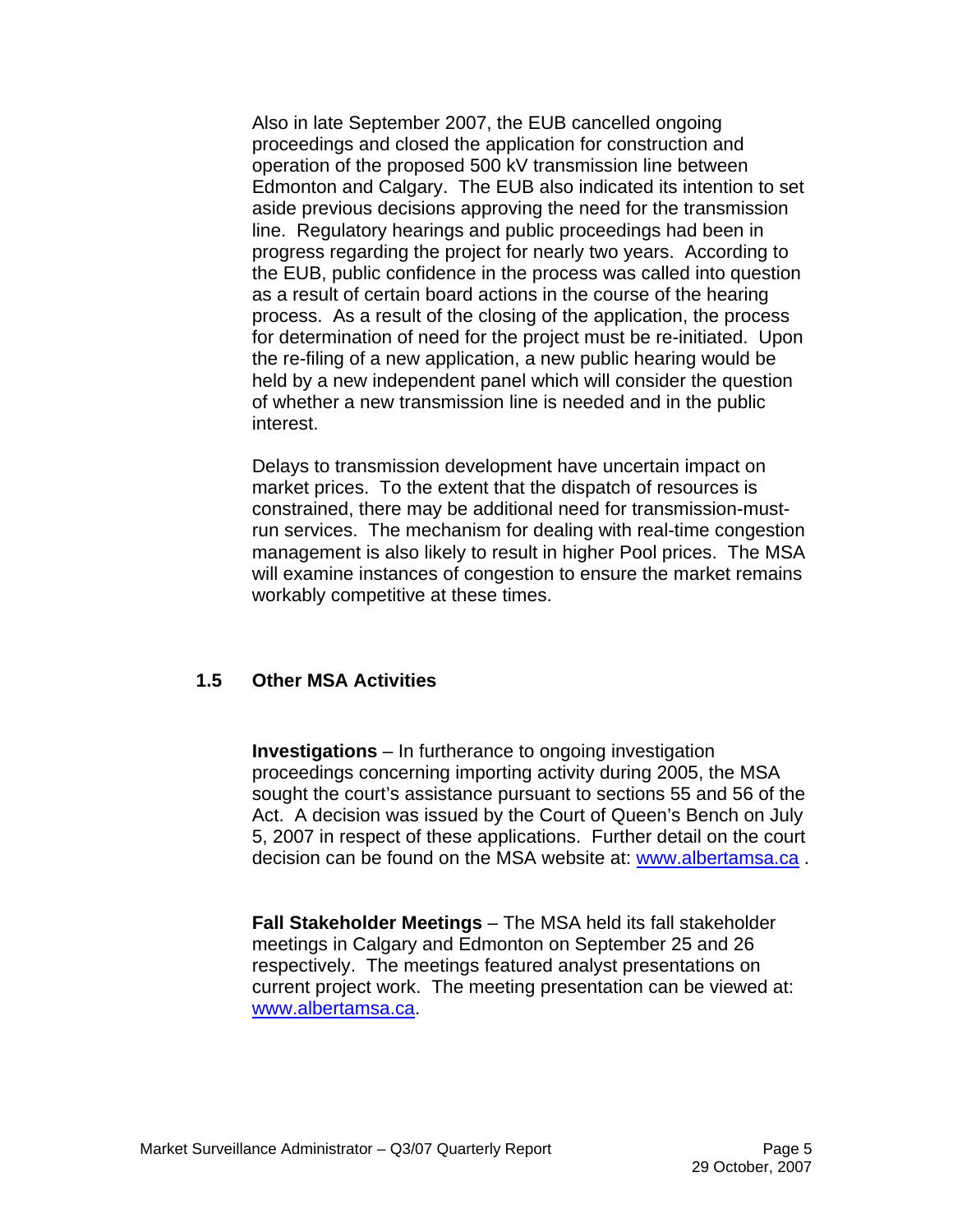**Presentation** – Martin Merritt gave a presentation on the Alberta Electricity market to institutional investors at a luncheon hosted by BMO Nesbitt Burns in Toronto. A copy of the presentation is available for review at www.albertamsa.ca .

**Staff Changes** – Senior Analyst Mark McGillivray departed the MSA during Q3/07. We thank Mark for his valued contributions to the MSA and wish him continued success.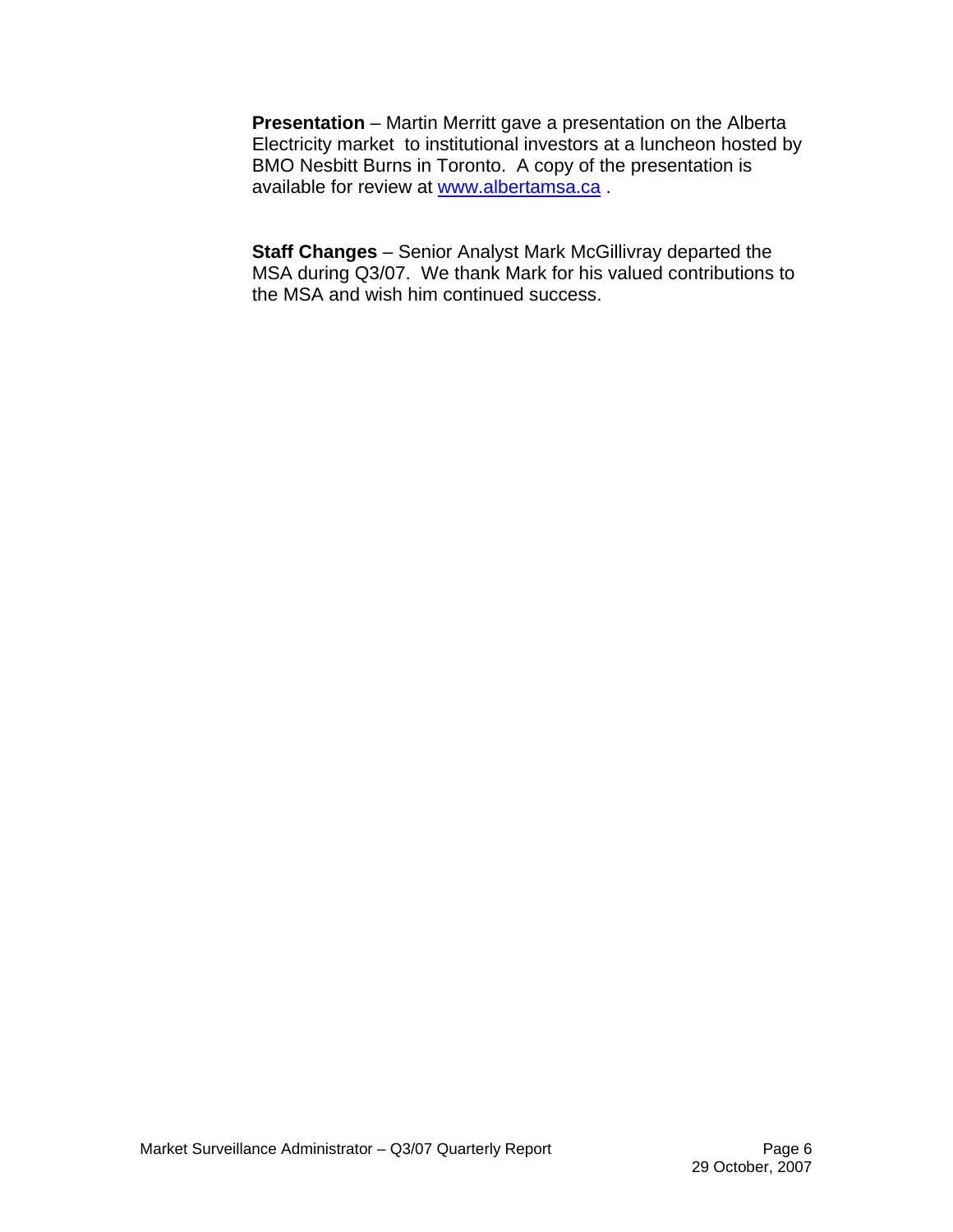# **APPENDIX A – WHOLESALE ENERGY MARKET METRICS**

|           | Average Price <sup>1</sup> | <b>On-Pk Price</b> | <b>Off-Pk Price</b> | Std Dev <sup>2</sup> | Coeff. Variation <sup>3</sup> |
|-----------|----------------------------|--------------------|---------------------|----------------------|-------------------------------|
| Jul - 07  | 154.25                     | 212.80             | 87.65               | 259.73               | 168%                          |
| Aug - 07  | 70.92                      | 97.05              | 34.83               | 116.99               | 165%                          |
| Sep - 07  | 49.17                      | 58.44              | 38.59               | 46.45                | 94%                           |
| $Q3 - 07$ | 92.47                      | 122.76             | 53.69               | 173.60               | 143%                          |
|           |                            |                    |                     |                      |                               |
| Apr - 07  | 51.55                      | 69.61              | 29.31               | 52.20                | 101%                          |
| May - 07  | 48.37                      | 67.78              | 23.75               | 57.03                | 118%                          |
| Jun - 07  | 49.87                      | 66.25              | 27.44               | 50.71                | 102%                          |
| $Q2 - 07$ | 49.95                      | 67.88              | 26.83               | 53.42                | 107%                          |
|           |                            |                    |                     |                      |                               |
| Jul - 06  | 128.23                     | 167.78             | 82.24               | 199.59               | 156%                          |
| Aug - 06  | 73.46                      | 92.83              | 46.65               | 99.46                | 135%                          |
| Sep - 06  | 82.53                      | 112.07             | 45.61               | 126.44               | 153%                          |
| $Q3 - 06$ | 94.74                      | 124.23             | 58.17               | 150.10               | 148%                          |

#### **Table 1 - Pool Price Statistics**

1 - \$/MWh

2 - Standard Deviation of hourly pool prices for the period

3 - Coefficient of Variation for the period (standard deviation/mean)



# **Figure 1 – Pool Price Duration Curves**

Market Surveillance Administrator - Q3/07 Quarterly Report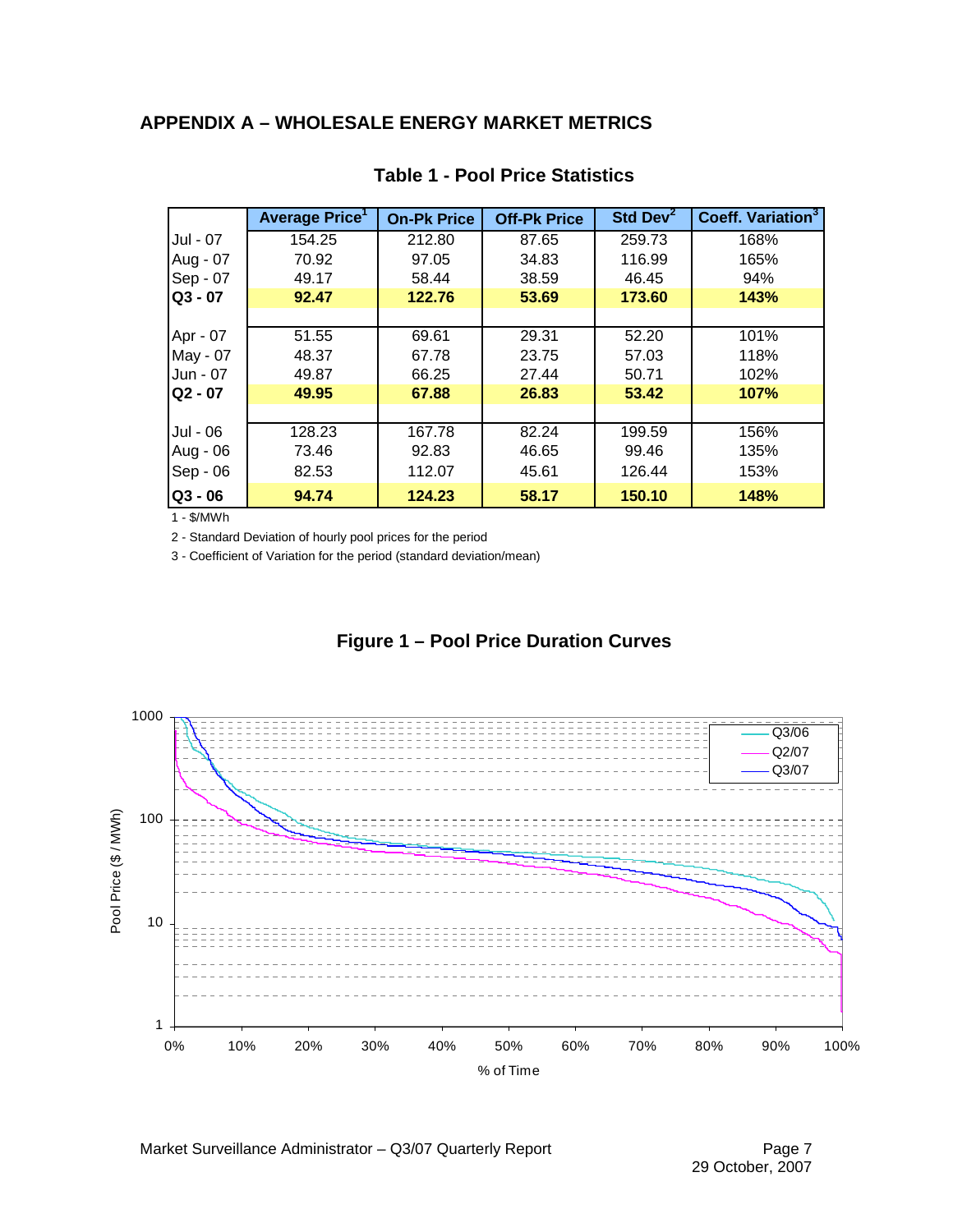



**Figure 3 - Wholesale Electricity Price with AECO Gas Price** 

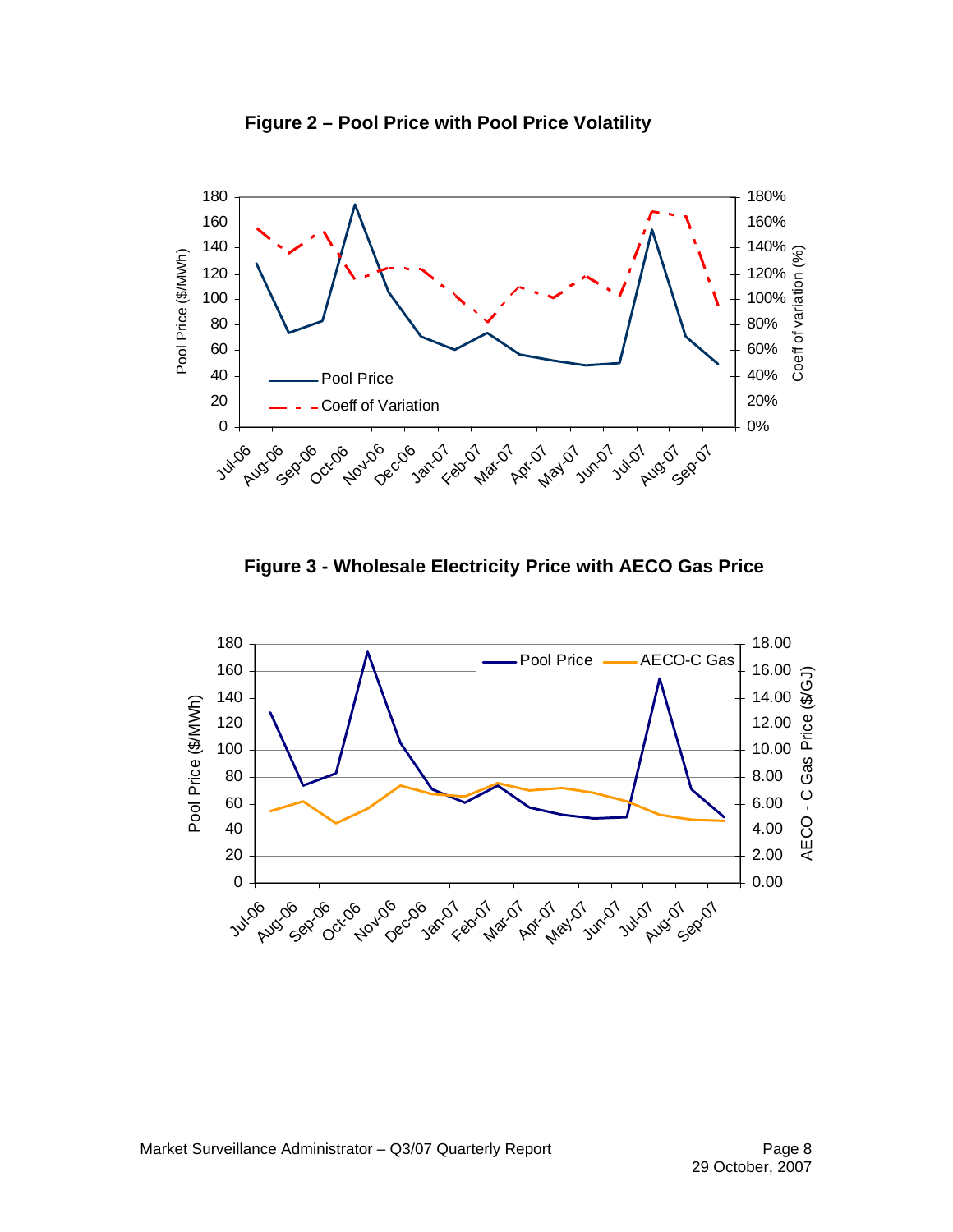

**Figure 4 - Price Setters by Submitting Customer (All Hours)** 

**Figure 5 - Price Setters by Fuel Type (All Hours)** 

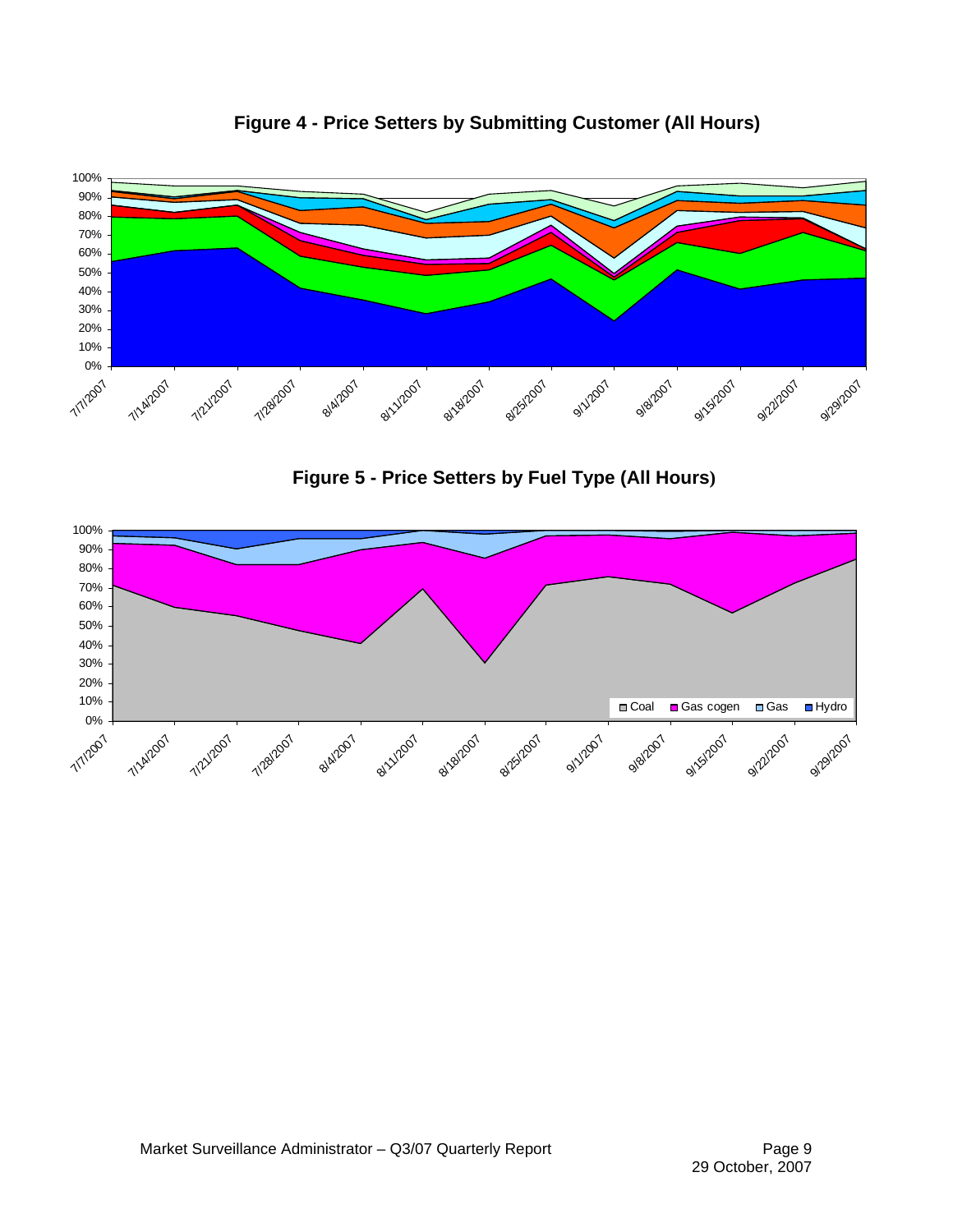



1 - CC denotes a representative combined-cycle generator with a heat rate of 7.5 GJ/MWh



#### **Figure 7 - Implied Market Heat Rates (Q3/07)**



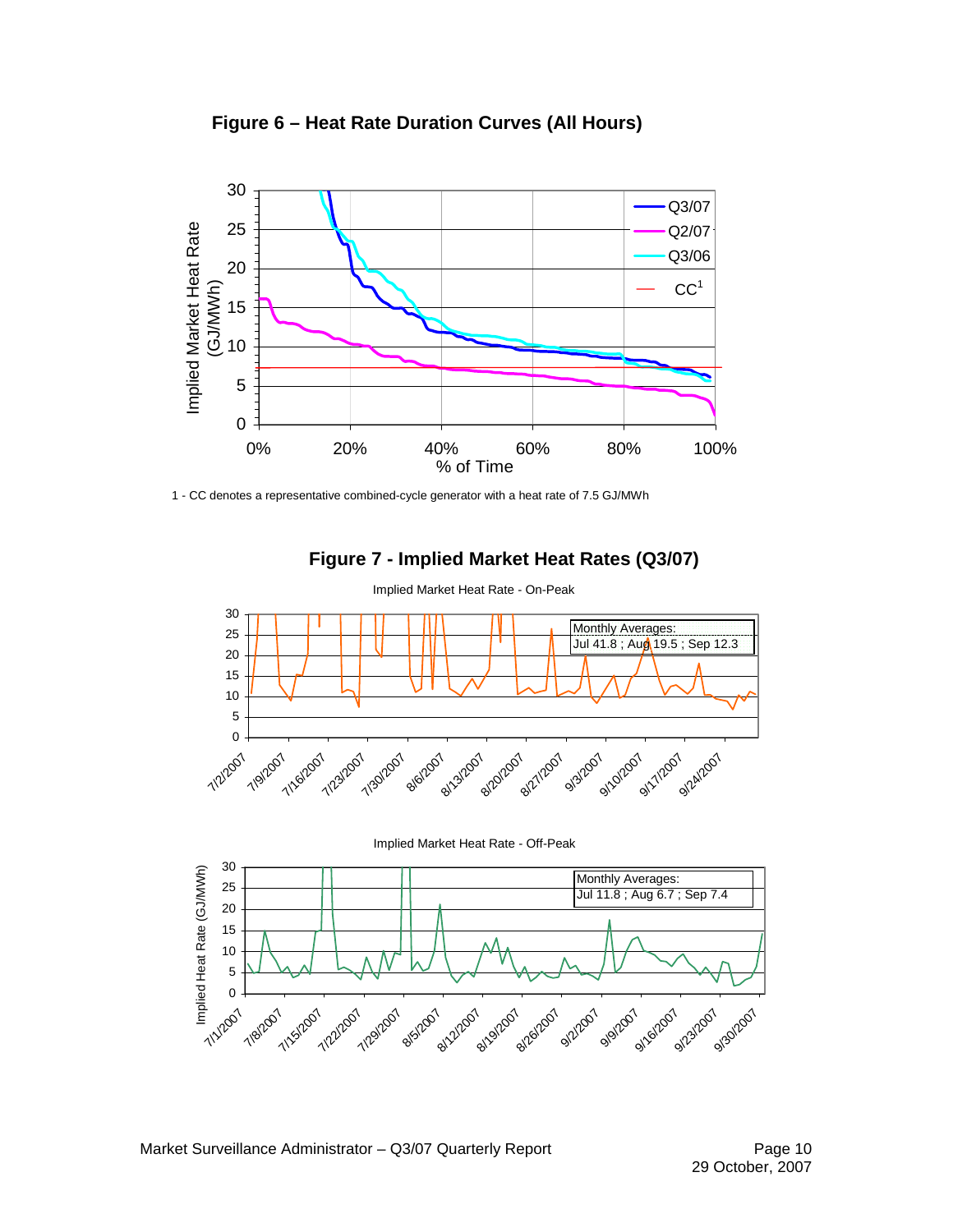

#### **Figure 8 – PPA Outages by Quarter**

# **Table 2 - Percentage of Unplanned Outages for PPA Units**

|                                | 2004 | 2005 | 2006 | Q1/07 | Q2/07 | Q3/07 |
|--------------------------------|------|------|------|-------|-------|-------|
| <b>Owner-A</b>                 | 6.1% | 5.0% | 5.2% | 4.9%  | 6.0%  | 8.7%  |
| <b>Owner-B</b>                 | 1.5% | 5.4% | 1.8% | 1.6%  | 2.6%  | 2.1%  |
| <b>Owner-C</b>                 | 6.3% | 6.5% | 5.3% | 5.2%  | 4.4%  | 11.9% |
| <b>PPA</b> weighted<br>average | 5.5% | 5.9% | 4.8% | 4.6%  | 4.6%  | 9.4%  |

Note:

1) PPA units include: Genesee 1 & 2, Battle River 3, 4, 5, Sheerness 1 & 2, Sundance 1 - 6, Keephills 1 & 2. 2) Outages rates are based on maximum continous rating (MCR), not gross unit capacity.

#### **Table 3 - MW Weighted Portfolio Target Availability (%) vs Actual Availability (%) - Coal Fired PPA Units**

|                                | <b>Target</b>       | <b>Actual</b> | Target              | <b>Actual</b> | Target       | <b>Actual</b> | <b>Target</b>       | <b>Actual</b>       |
|--------------------------------|---------------------|---------------|---------------------|---------------|--------------|---------------|---------------------|---------------------|
|                                | <b>Availability</b> | Availability  | <b>Availability</b> | Availability  | Availability | Availability  | <b>Availability</b> | <b>Availability</b> |
|                                | 2004                | 2004          | 2005                | 2005          | 2006         | 2006          | 2007                | Q3 2007             |
| Owner-A                        | 87%                 | 88%           | 87%                 | 90%           | 87%          | 93%           | 87%                 | 90%                 |
| <b>Owner-B</b>                 | 90%                 | 97%           | 89%                 | 90%           | 89%          | 98%           | 89%                 | 97%                 |
| <b>Owner-C</b>                 | 87%                 | 89%           | 87%                 | 88%           | 87%          | 89%           | 86%                 | 76%                 |
| <b>PPA</b> weighted<br>Average | 87%                 | 90%           | 87%                 | 89%           | 87%          | 91%           | 87%                 | 84%                 |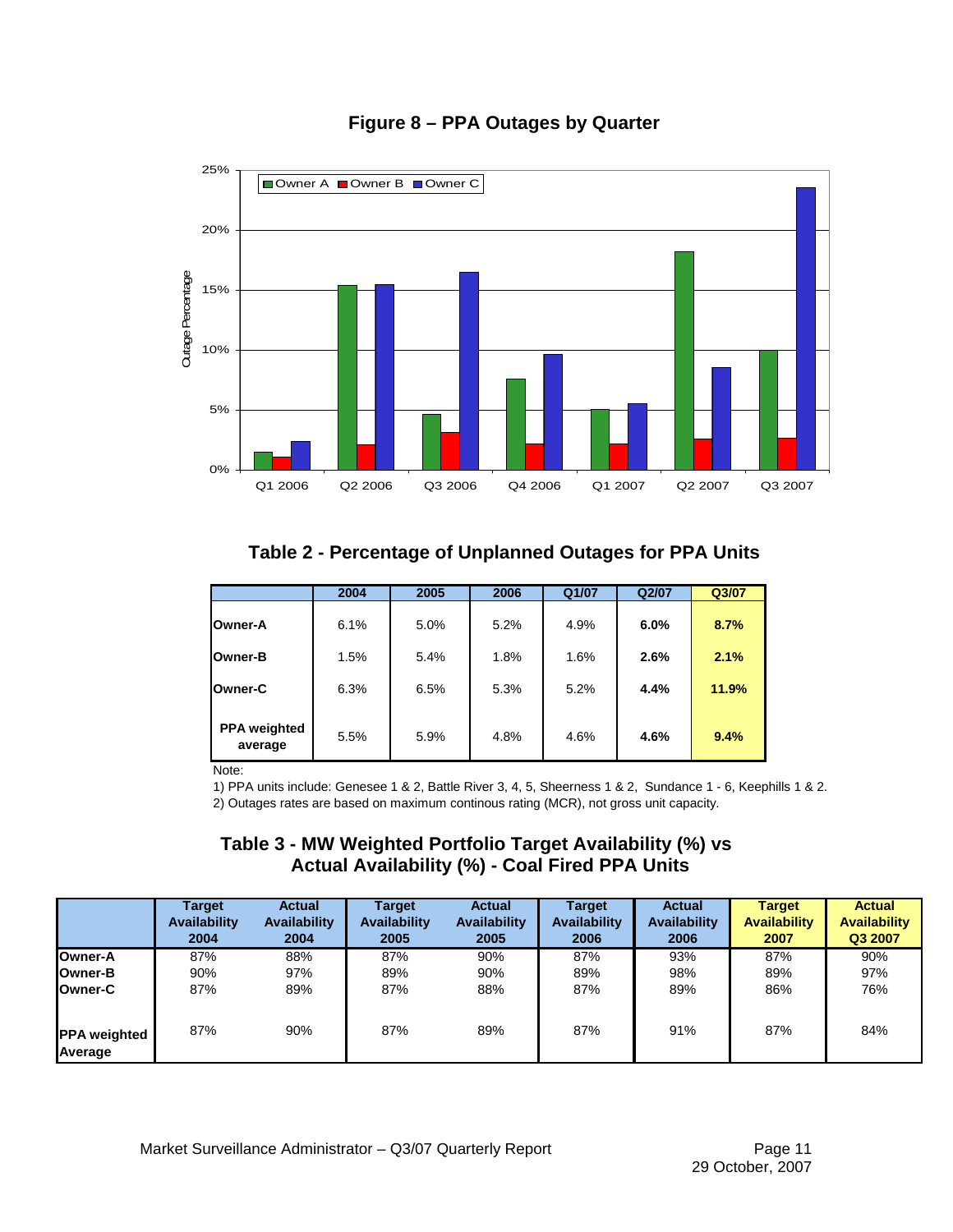PFEC and PFAM, are mechanisms by which corrections and adjustments can be made to settlement calculations pursuant to the retail Settlement System Code ("Code"), which is part of the ISO rules. PFEC ("pre-final error correction"), serves to correct errors prior to a subsequent run of settlement and thus improves settlement results prior to final settlement. PFAM ("Post-final adjustment mechanism"), is a process that market participants must follow when final settlement data is being disputed and the market participants are requesting financial adjustments be made as a result of the dispute.

UFE ("Unaccounted-for energy") reflects the extent of the settlement differences between energy going into the system vs. energy taken out by consumption and losses. UFE reasonable exception reports note instances where UFE was outside the tolerances allowed for in the Code. Load settlement agents (LSAs) are required to investigate and report to the market on such variances.

| <b>Claim Type</b> | <b>Carry-Over</b> | <b>Submitted</b> | <b>Accepted</b> | <b>Rejected</b> | <b>Unresolved</b> | <b>Net kWh</b><br><b>Adjustment</b> |  |
|-------------------|-------------------|------------------|-----------------|-----------------|-------------------|-------------------------------------|--|
| <b>PFEC</b>       |                   |                  |                 |                 |                   |                                     |  |
| Q3/07             | 19                | 466              | 254             | 60              | 171               | <b>NA</b>                           |  |
| Q2/07             | 19                | 355              | 270             | 86              | 19                | <b>NA</b>                           |  |
| <b>PFAM</b>       |                   |                  |                 |                 |                   |                                     |  |
| Q3/07             | 85                | 76               | 94              | 36              | 31                | (5,008,848)                         |  |
| Q2/07             | 3,179             | 296              | 3,370           | 20              | 85                | 3,346,451                           |  |

# **Table 4 – PFEC and PFAM Tracking**

#### **Table 5 – Summary of UFE Reasonable Exception Reports**

| Quarter | <b>Outstanding</b> | <b>New</b> | <b>Resolved</b> | <b>Unresolved</b> |
|---------|--------------------|------------|-----------------|-------------------|
| Q3/07   | 447                | ، ن        |                 | 554 <sub>l</sub>  |
| Q2/07   | 353                | 98         |                 | 447               |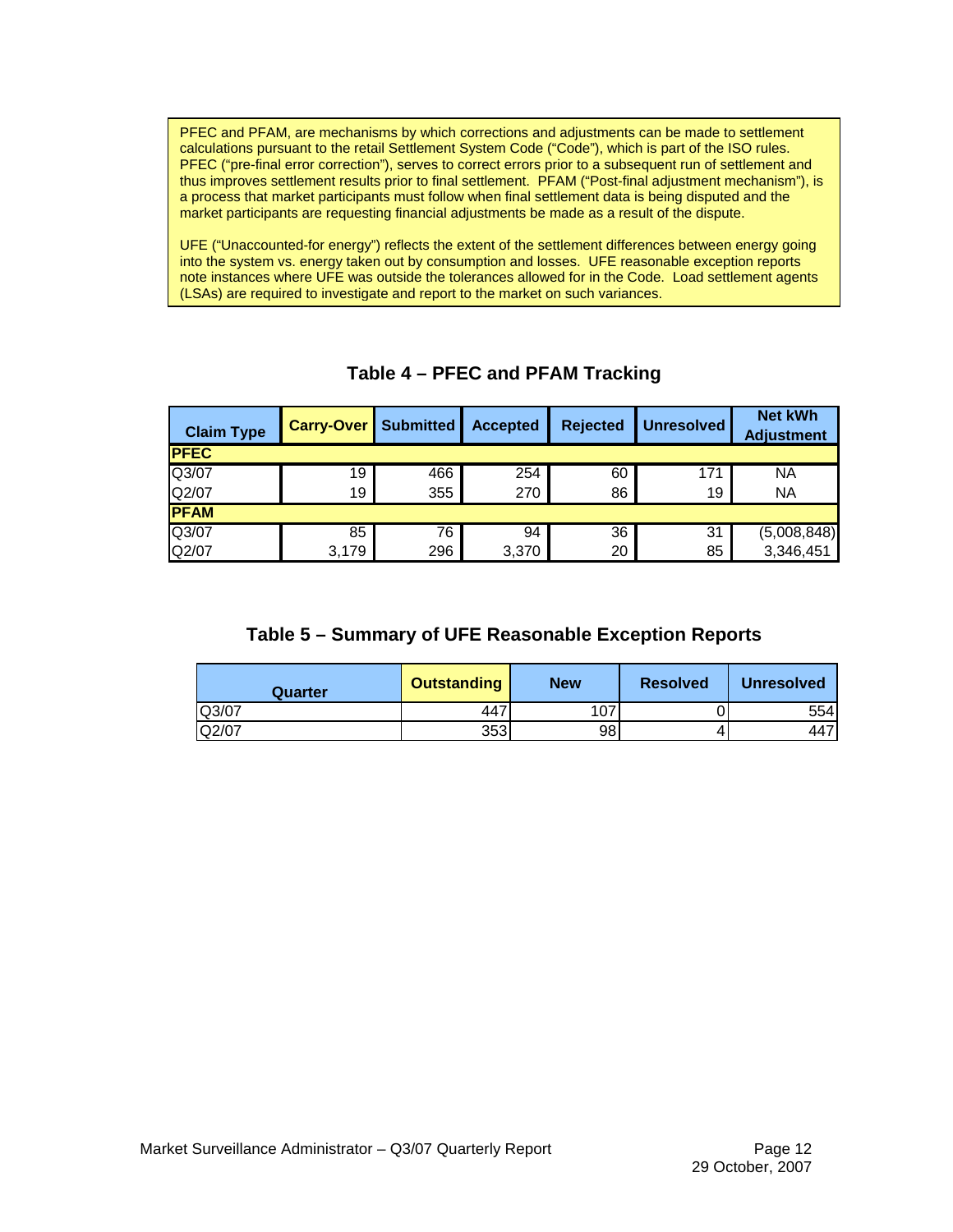# **APPENDIX B – TIE LINE METRICS**

|           | <b>British Columbia</b> |                         |                                       |                         | <b>Saskatchewan</b>     |                                       | <b>Overall</b>          |                         |                                       |
|-----------|-------------------------|-------------------------|---------------------------------------|-------------------------|-------------------------|---------------------------------------|-------------------------|-------------------------|---------------------------------------|
|           | <b>Imports</b><br>(MWh) | <b>Exports</b><br>(MWh) | <b>Net</b><br><b>Imports</b><br>(MWh) | <b>Imports</b><br>(MWh) | <b>Exports</b><br>(MWh) | <b>Net</b><br><b>Imports</b><br>(MWh) | <b>Imports</b><br>(MWh) | <b>Exports</b><br>(MWh) | <b>Net</b><br><b>Imports</b><br>(MWh) |
| July      | 159,354                 | 22,505                  | 136,849                               | 89,145                  | 2,178                   | 86.967                                | 248,499                 | 24,683                  | 223,816                               |
| August    | 74.094                  | 48,512                  | 25,582                                | 83,191                  | 1,487                   | 81,704                                | 157,285                 | 49.999                  | 107,286                               |
| September | 55,946                  | 83,203                  | $-27,257$                             | 41,095                  | 11,668                  | 29.427                                | 97,041                  | 94.871                  | 2,170                                 |
| Q3 Total  | 289,394                 | 154,220                 | 135,174                               | 213,431                 | 15,333                  | 198,098                               | 502,825                 | 169,553                 | 333,272                               |

#### **Table 6 – Q3/07 Tie Line Statistics**





**IMPORTS EXPORTS**

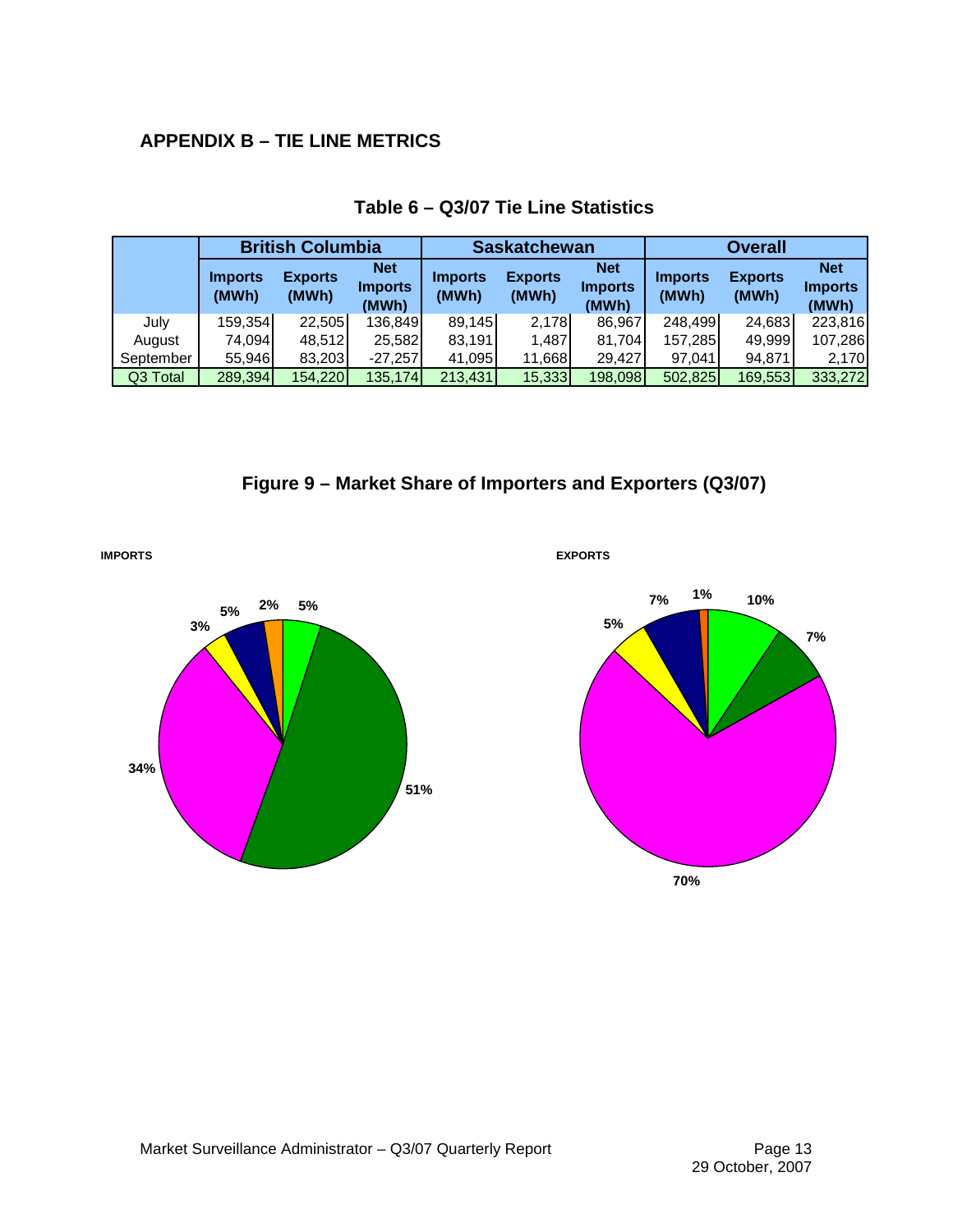

**Figure 10 - Tie Line Utilization (Q3/07)**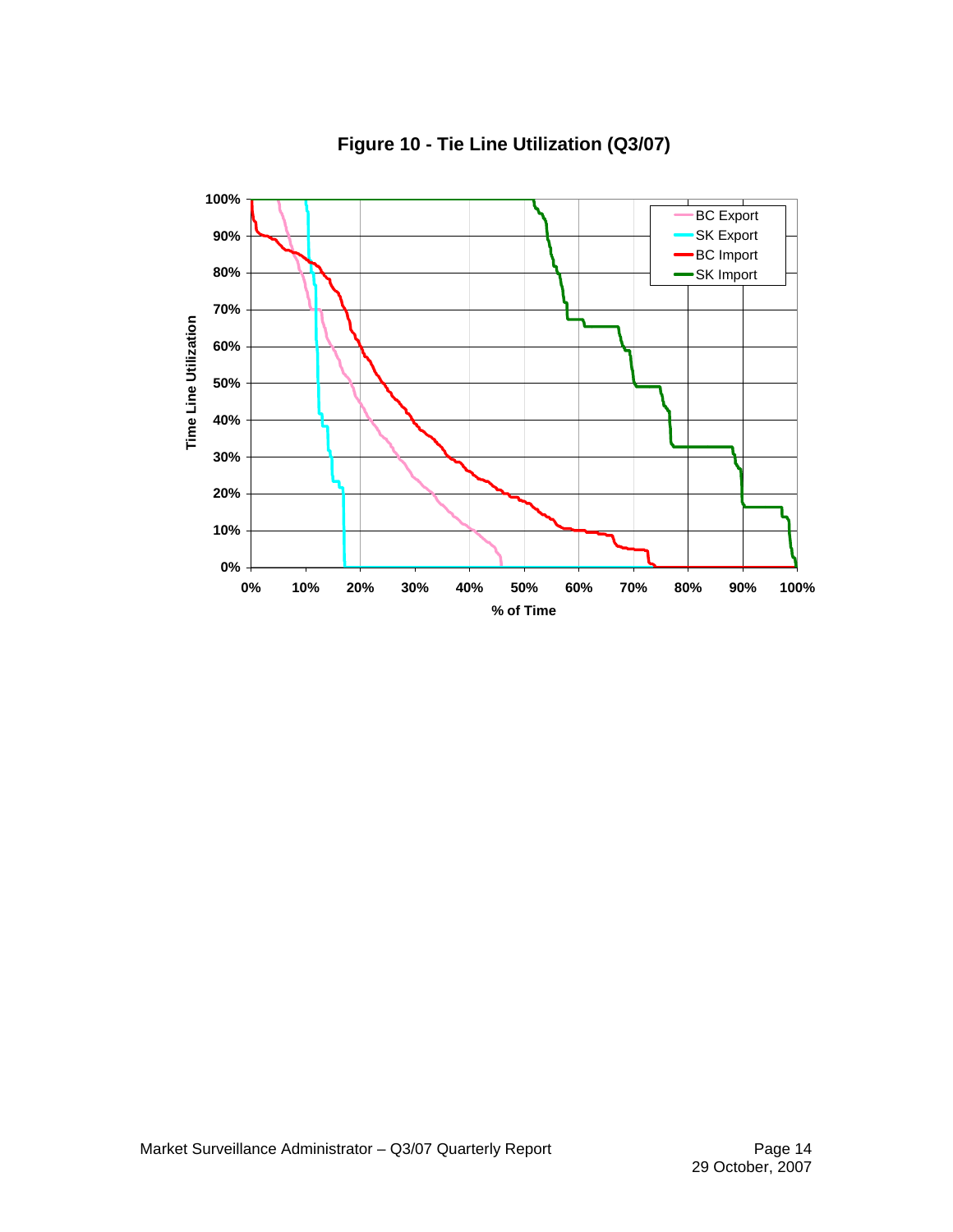

**Figure 11 - Imports with Trade-weighted Prices** 

**Figure 12 - Exports with Trade-weighted Prices** 

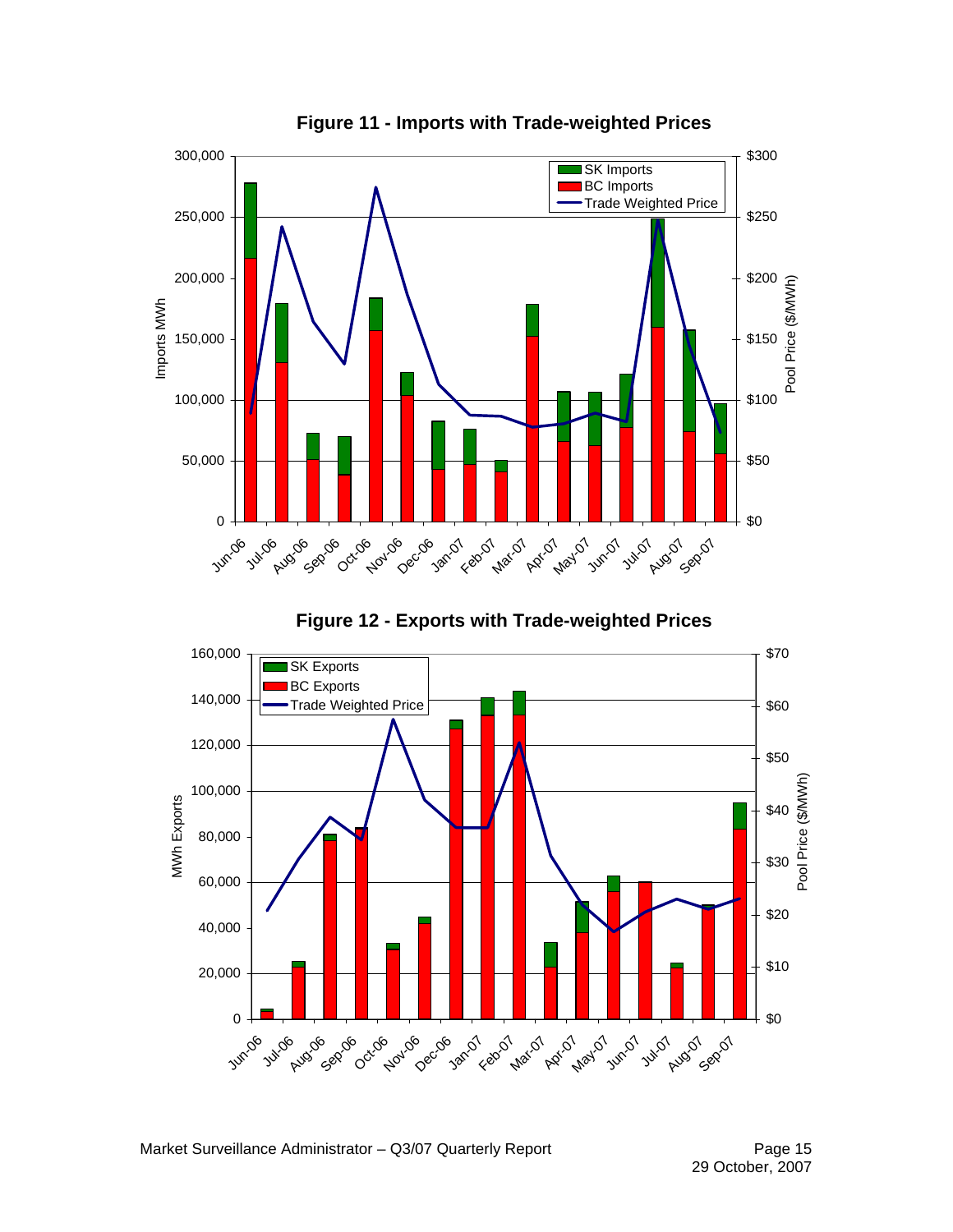

**Figure 13 - On-Peak Prices in Other Markets** 

**Figure 14 - Off-Peak Prices in Other Markets** 

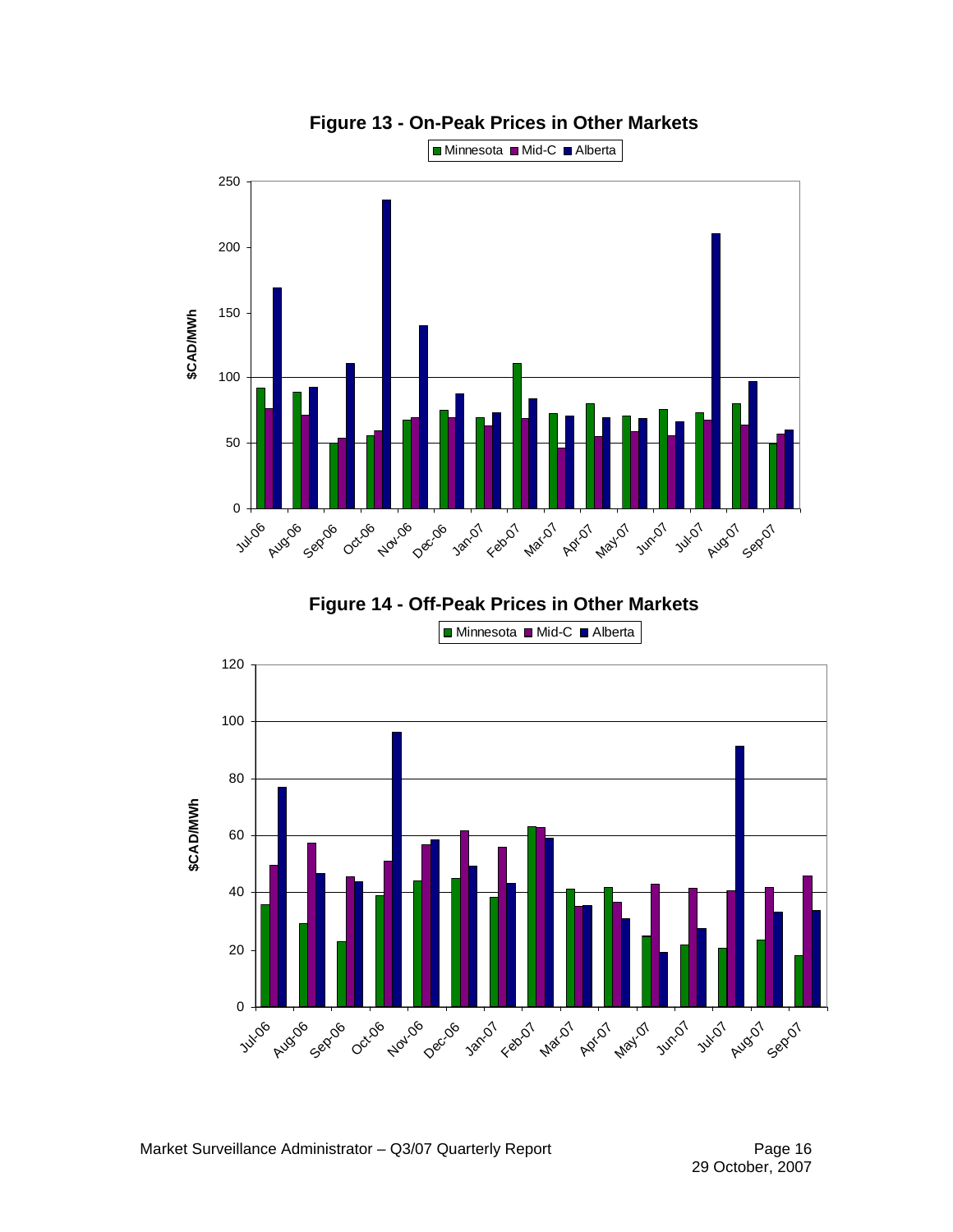# **APPENDIX C – ANCILLARY SERVICES MARKET METRICS**

Ancillary services are the system support services that ensure system stability and reliability. The Alberta Interconnected Electric System (AIES) is required to carry sufficient reserves in order to assist in the recovery of any unexpected loss of generation or an interconnection. Reserves are competitively procured by the AESO through the Alberta Watt-Exchange (Watt-Ex) and over the counter (OTC). Standard ancillary services products (contracts) include active and standby products for each of Regulating, Spinning, and Supplemental reserves. The majority of active reserve products are indexed and settled against Pool price prevailing during the contract period. Standby reserve products are priced in a similar manner to options with a fixed premium and an exercise price (activation price). The activation price is only paid in the event that the contract is activated.



## **Figure 15 - Active Settlement Prices - All Markets (Watt-ex and OTC)**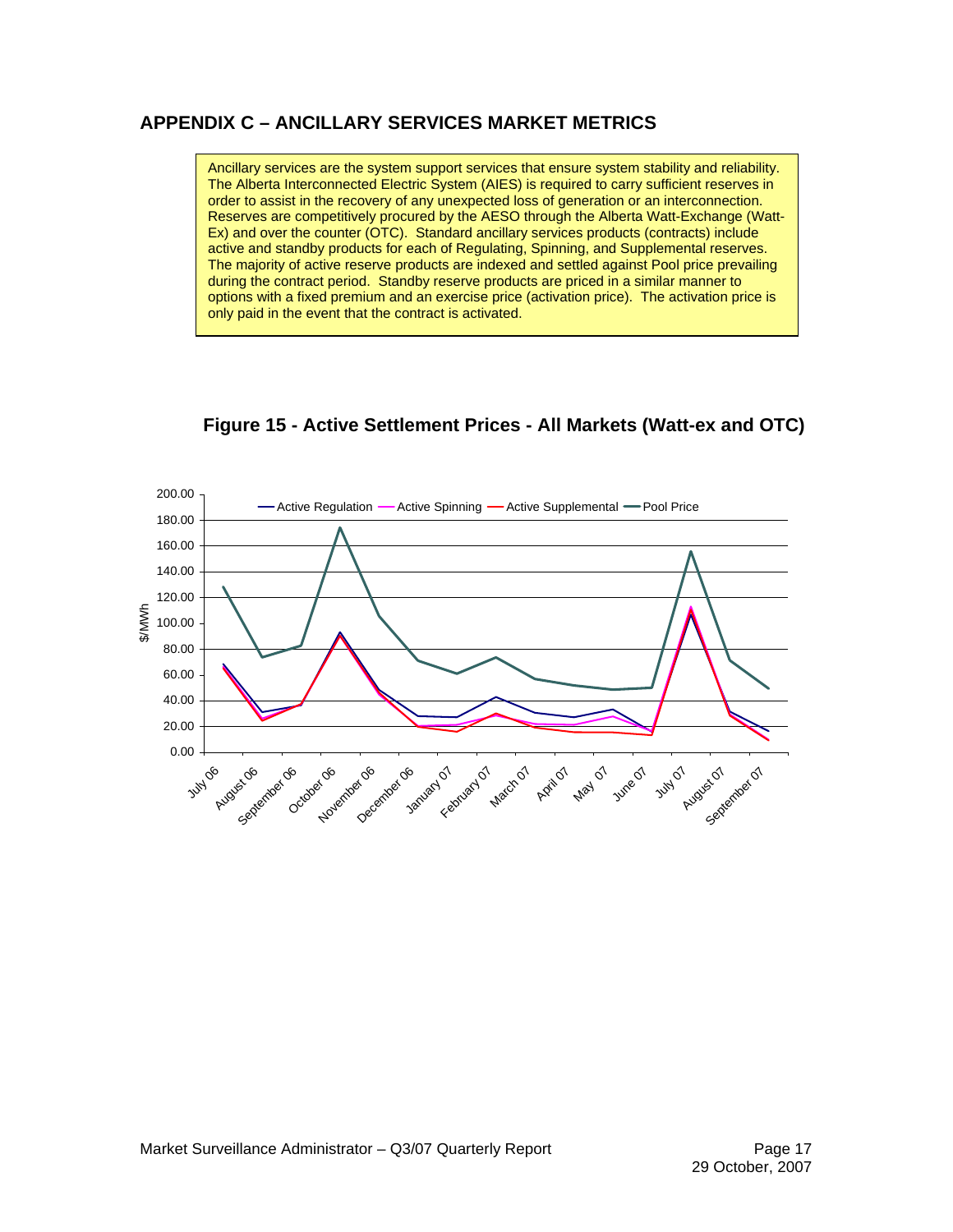

**Figure 16 - Standby Premiums - All Markets (Watt-ex and OTC)** 



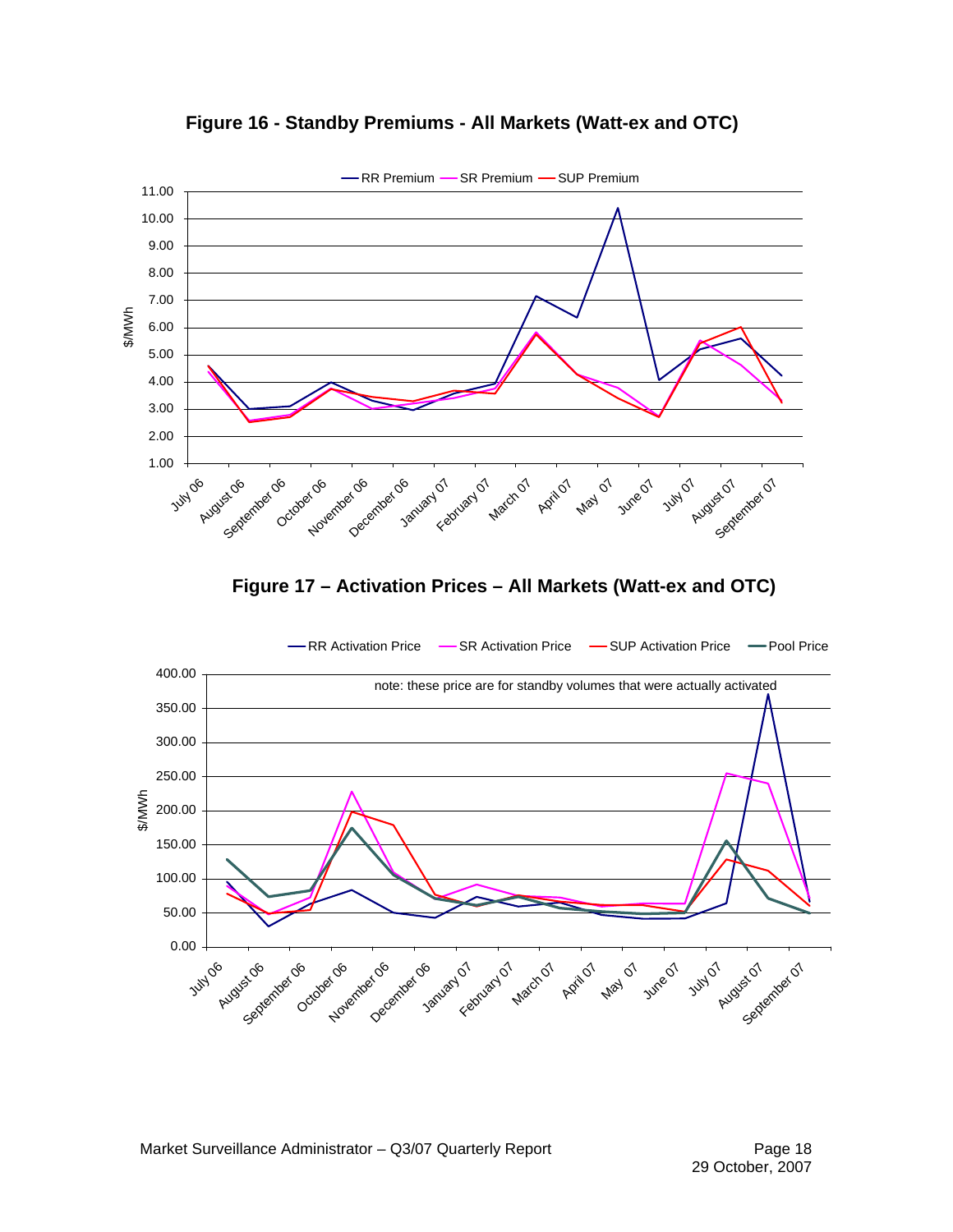

#### **Figure 18 - Standby Activation Rates**

**Figure 19 - OTC Procurement as a % of Total Procurement** 

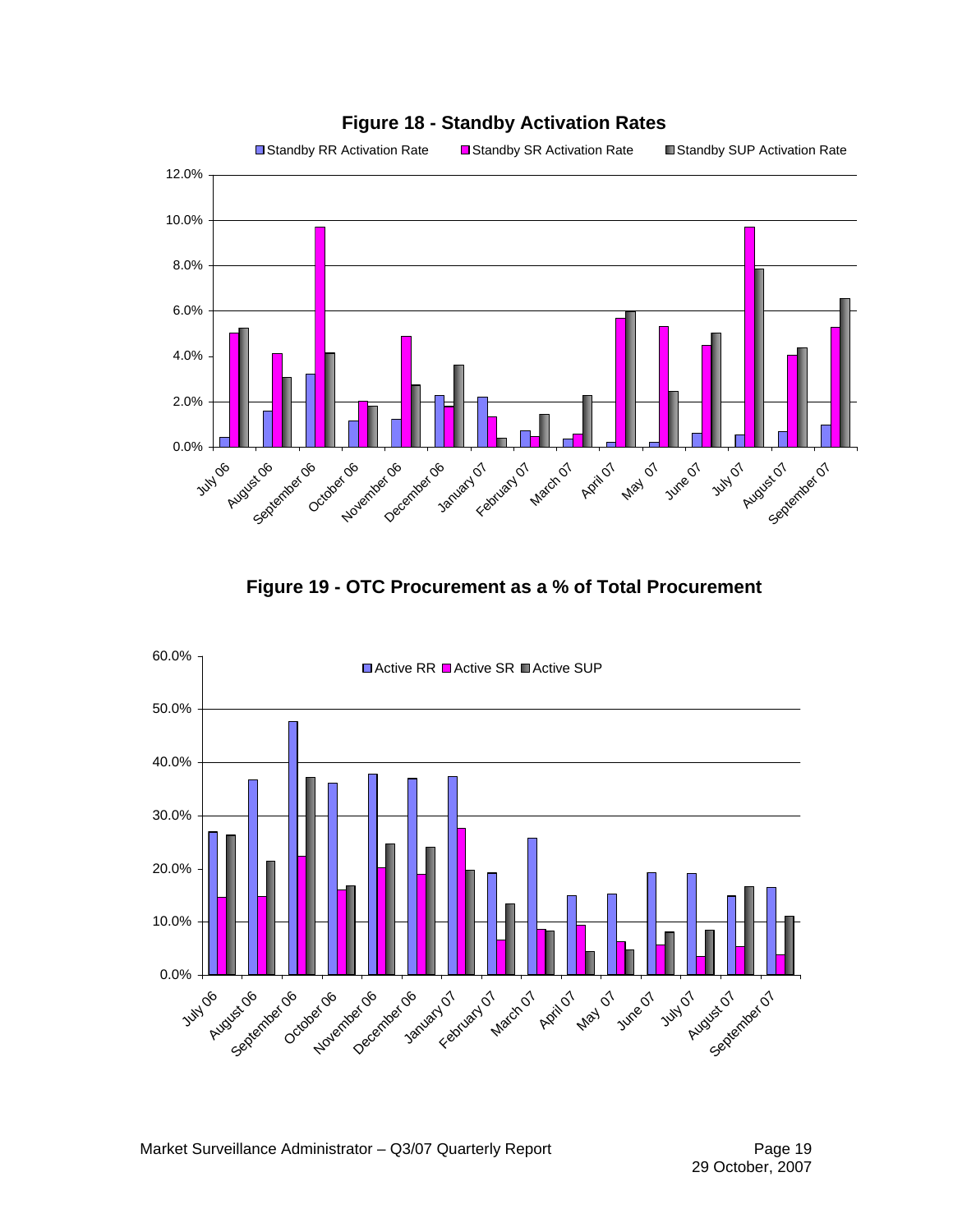

**Figure 20 - Active Regulating Reserve Settlement by Market** 

**Figure 21 - Active Spinning Reserve Settlement Price by Market** 

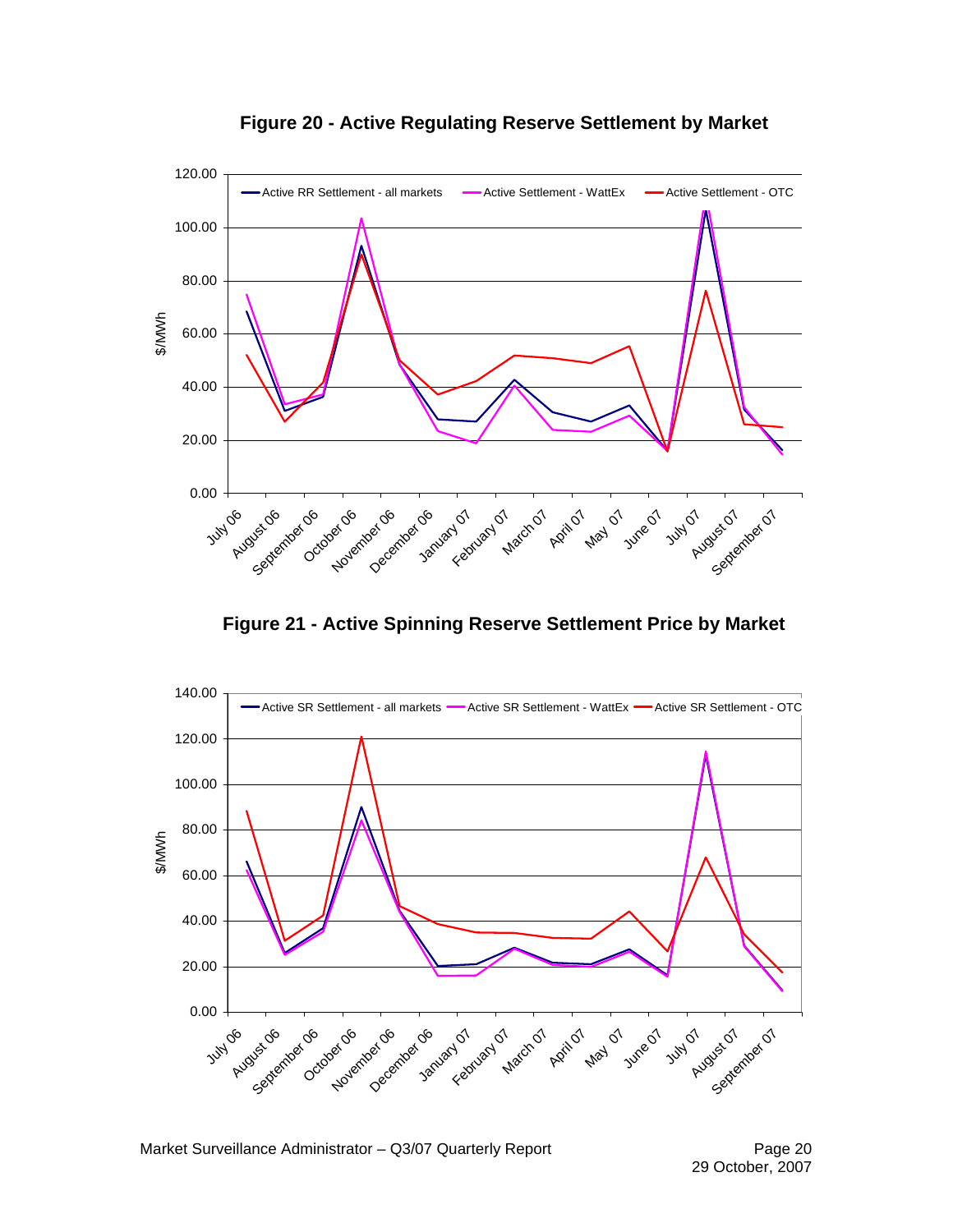

**Figure 22 - Active Supplemental Reserve Settlement Price by Market** 

**Figure 23 – Active Regulating Reserve Market Share by Fuel Type** 



■Gas ■Coal □Hydro